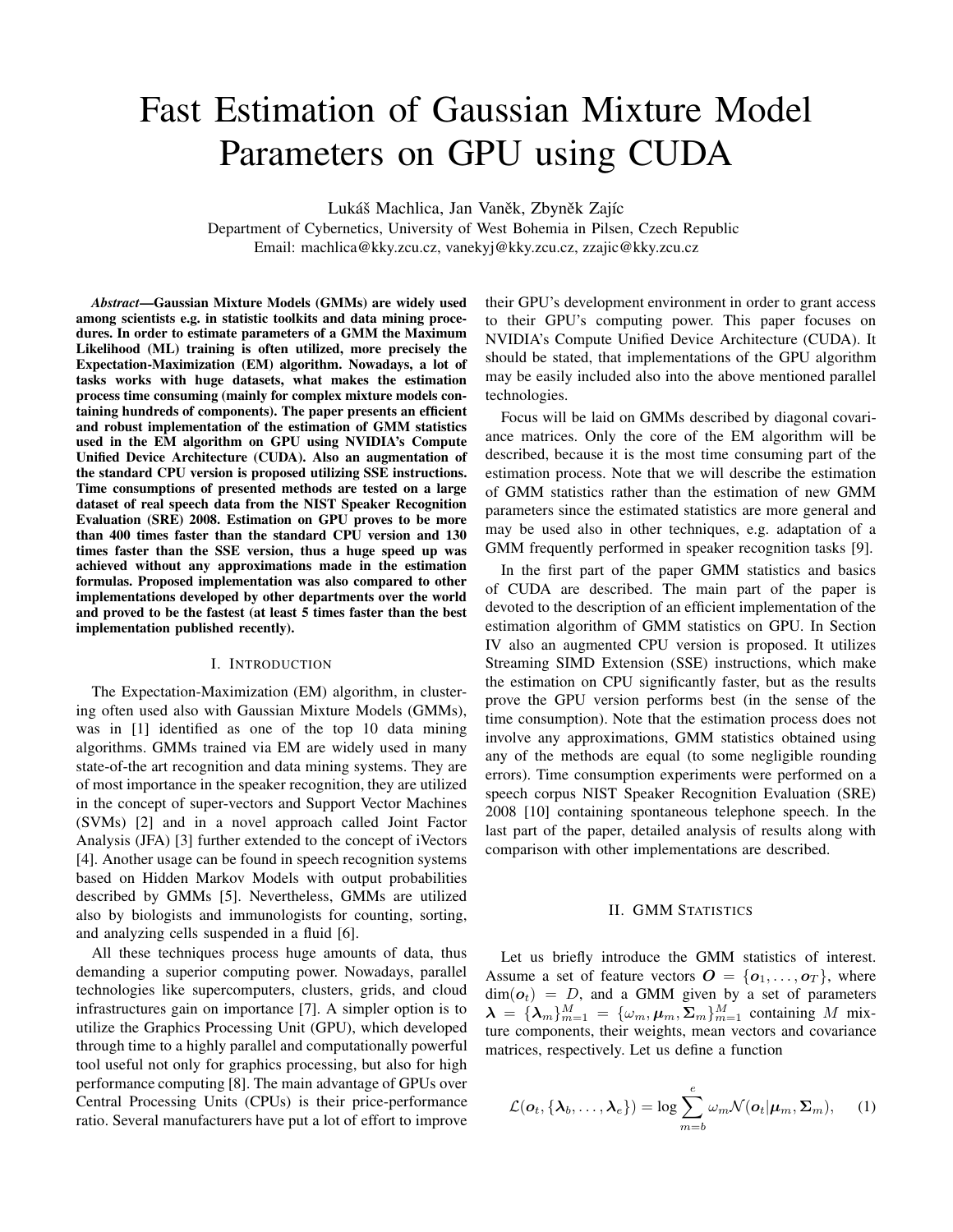where  $b \geq 1, e \leq M$ . In the paper only diagonal covariance GMMs will be assumed, where  $\sigma_m^2 = \text{diag}(\Sigma_m)$ , hence

$$
\mathcal{L}(\boldsymbol{o}_t, \boldsymbol{\lambda}_m) = \log(\omega_m) + \sum_{i=1}^D \log \mathcal{N}(o_{t,i} | \mu_{m,i}, \sigma_{m,i}^2), \quad (2)
$$

where  $\mathcal{N}(o|\mu, \sigma^2)$  denotes the Gaussian probability density function with mean  $\mu$  and variance  $\sigma^2$ . Then

$$
\gamma_m(\boldsymbol{o}_t) = \exp\left(\mathcal{L}(\boldsymbol{o}_t, \boldsymbol{\lambda}_m) - \mathcal{L}\left(\boldsymbol{o}_t, \{\boldsymbol{\lambda}_k\}_{k=1}^M\right)\right) \qquad (3)
$$

$$
c_m = \sum_{t=1}^{I} \gamma_m(o_t), \qquad (4)
$$

$$
\varepsilon_m = \sum_{t=1}^T \gamma_m(\boldsymbol{o}_t) \boldsymbol{o}_t, \quad \varepsilon_m^2 = \sum_{t=1}^T \gamma_m(\boldsymbol{o}_t) \boldsymbol{o}_t \boldsymbol{o}_t^T \qquad (5)
$$

are the m*th* component's posterior probability given a feature vector  $o_t$ , the  $m^{th}$  component's soft count and the (unnormalized) first and second moment of features aligned to a component *m*, respectively. Note that  $\mathcal{L}(\boldsymbol{o}_t, {\{\lambda_k\}}_{k=1}^{\tilde{M}}) = \mathcal{L}(\boldsymbol{o}_t, \boldsymbol{\lambda})$ represents the log-likelihood of  $o_t$  given the model  $\lambda$ . The update formulas for new GMM parameters  $\lambda$  are given as

$$
\bar{\omega}_m = \frac{c_m}{T}, \quad \bar{\mu}_m = \frac{1}{c_m} \varepsilon_m, \quad \bar{\Sigma}_m = \frac{1}{c_m} \varepsilon_m^2 - \bar{\mu}_m \bar{\mu}_m^T. \tag{6}
$$

# III. ESTIMATION UTILIZING CUDA

GPU's CUDA may be seen as a fully parallel system operating with hundreds of threads at once. According to the GPU architecture threads are organized into *thread blocks*. Thread blocks are independent on each other (algorithm executed in each of the blocks does not depend on what is going on in other blocks), while threads in each block are allowed to cooperate. All thread blocks execute the same algorithm called a *kernel*. Note that not only threads in a block, but also several thread blocks may be executed at once. Hence, CUDA parallelism is provided at 2 levels - threads and block of threads. All thread blocks are ordered in an oneor two-dimensional *grid* (a 2 dimensional grid is depicted in Fig. 1). Each thread block carries specific information about its position within the grid (row and column position of the block in the grid).

A high GPU computing performance can be fully utilized only with proper memory management. Several memory types exist, which significantly differ in their size, access speed and access permission. *Global memory* (GM) has read/write access, has hundreds of mega bytes available and can be accessed from every block and every thread, but the access latency is relatively high. The best performance of GM can be achieved using the *Texture Memory* (TM). TM can be seen as a part of GM, but it is read only and cached, thus the access speed may be significantly faster than in the case of GM. Another type of memory is the *Shared Memory* (SM), which storage size is around kilo bytes, but the access speed is very high (very low latency). SM is visible only for threads in a thread block. In summary, one has to carefully choose the memory management according to a given task.

Other CUDA environment descriptions exceed the range of the paper, for further details and deeper understanding of the problem the reader is referred to [11].



Fig. 1. Two dimensional  $S_1 \times S_2$  grid with thread blocks. Each thread block contains several threads, where the optimal number of threads is a multiple of the warp size.

# *A. Preparing the Data*

In order to make the best of the GPU computing power one has to align the data into Memory-Aligned-Blocks (MABs). The optimal size of a MAB is closely related to the number of threads in a thread block. Number of threads in a block is user dependent, but optimally has to be a multiple of the *warp size*. Warp size is hardware dependent and represents the minimum number of threads in a thread block that run at once (mostly a multiple of 32) – *run in a warp*. For the best performance threads in a warp have to access data in the memory sequentially, therefore data in MABs have to be properly organized.

We have input data (a set of feature vectors *O* and a set of GMM parameters  $\lambda$ ), temporary data (mixture component posteriors (3) together with log-likelihoods of feature vectors given  $\lambda$ ), and output data (first and second moments (5) and soft counts (4)) that have to be properly organized in the GPU memory. The memory storage of feature vectors, model means and posteriors of mixture components are depicted in Fig. 2, Fig. 3 and Fig. 4, respectively. Storage of GMM diagonal variances is the same as the storage of model means depicted in Fig. 3. The reason why model parameters and mixture component posteriors are stored in group of 4 is that CUDA supports *X4* (e.g. *short4, int4, float4*, etc.) data types – one can read data from the memory in quaternions.

Rather than to store only weights of a mixture component we store the precomputed normalization coefficient of each component, which logarithm is given as

$$
g_m = \log(\omega_m) - 0.5D\log(2\pi) - 0.5\log|\Sigma_m|.
$$
 (7)

Memory management of g*m*, soft counts (4) and first and second moments (5) is trivial (recall that only the diagonal of second moments is stored), they are all stored sequentially in ascending order according to the number of mixture component they belong to (e.g. a vector of first moments  $[\epsilon_1^{\mathrm{T}}, \epsilon_2^{\mathrm{T}}, \ldots, \epsilon_M^{\mathrm{T}}]$  represents one memory block). Also data loglikelihoods  $\mathcal{L}(\boldsymbol{o}_t, \boldsymbol{\lambda})$  are stored sequentially in ascending order according to the position of a vector  $o_t$  in the set  $O$ , thus forming a vector  $[\mathcal{L}(\boldsymbol{o}_1,\boldsymbol{\lambda}),\ldots,\mathcal{L}(\boldsymbol{o}_T,\boldsymbol{\lambda})].$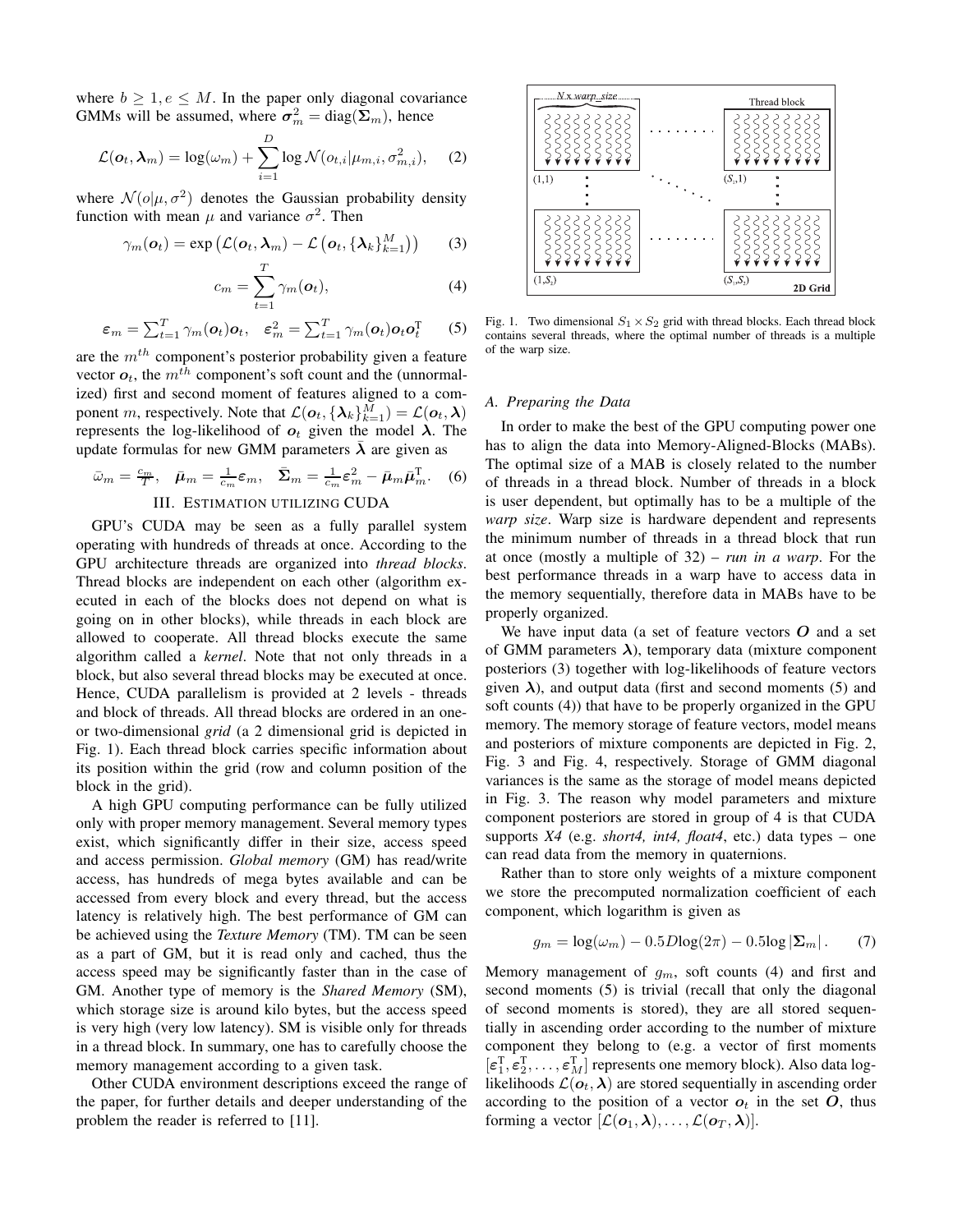|          |            | $1st$ 4 dimensions                               |                               | $2nd$ 4 dims                                           |  |                                                                                                  | last 4 dims                   |  | $1^{st}$ 4 dims |
|----------|------------|--------------------------------------------------|-------------------------------|--------------------------------------------------------|--|--------------------------------------------------------------------------------------------------|-------------------------------|--|-----------------|
| ecs.     |            |                                                  |                               |                                                        |  | $O_{1,3}$ $ O_{1,4} $ $O_{1,5} $ $\cdots$ $ O_{1,8} $ $\cdots$ $ O_{1,D} $ $O_{1,5} $ $O_{1,6} $ |                               |  |                 |
|          | $10_{2,1}$ |                                                  | $O_{2,3}$ $O_{2,4}$ $O_{2,5}$ | $\ldots$ $\mid$ $O_{2,8}$ $\mid$ $\ldots$ $\mid$       |  | $ O_{2,D-3} $                                                                                    | $\cdots$ $O_{2,D}$ $O_{10,1}$ |  |                 |
| feat     |            |                                                  |                               |                                                        |  |                                                                                                  |                               |  |                 |
| $\infty$ |            | $_4$ $O_{8,2}$ $\downarrow$                      |                               | $O_{8,3}$ , $O_{8,4}$ $O_{8,5}$ , $\ldots$ , $O_{8,8}$ |  | $ O_{8,D-3} $ $\ldots$ $ O_{8,D} O_{16,1} $                                                      |                               |  |                 |
|          |            | 32 elements $(1^{\circ}$ warp) $\frac{1}{\circ}$ |                               | (2 <sup>nd</sup> warp)                                 |  |                                                                                                  | $(D/4^{\text{th}}$ warp)      |  |                 |

Fig. 2. Organization of feature vectors  $O = \{o_1, \ldots, o_T\}$  in the GPU's global memory, where dim( $o_t$ ) = D. Data are stored column-wise - 1<sup>st</sup> dimension of first 8 feature vectors then 2<sup>nd</sup> dimension of first 8 samples, etc. In each warp a block of memory is read sequentially enabling optimal speed performance.

|    | $1^{\text{st}}$ 32 components $1^{\text{st}}$ 32 comps. $1^{\text{st}}$                                                                                                                                                                                                                                                                                                                                                                                   |                                                                                        | $1^{st}$ 32 comps $1^{2^{nd}}$ 32 comps |  |
|----|-----------------------------------------------------------------------------------------------------------------------------------------------------------------------------------------------------------------------------------------------------------------------------------------------------------------------------------------------------------------------------------------------------------------------------------------------------------|----------------------------------------------------------------------------------------|-----------------------------------------|--|
|    | $\stackrel{\omega}{\equiv}\left \stackrel{j_1}{\cdots}l_1\stackrel{j_1}{\cdots}l_2\stackrel{j_2}{\cdots}\right \cdots\left \stackrel{j_1}{\cdots}l_3\stackrel{j_2}{\cdots}\right \cdots\left \stackrel{j_2}{\cdots}l_3\stackrel{j_3}{\cdots}\right \cdots\left \stackrel{j_1}{\cdots}l_3\stackrel{j_1}{\cdots}\cdots\stackrel{j_n}{\cdots}\frac{l_n\stackrel{j_2}{\cdots}l_n\stackrel{j_1}{\cdots}\cdots\stackrel{j_n}{\cdots}\right \cdots\cdots\right $ |                                                                                        |                                         |  |
|    | $\mathbb{E}\left[\mu_{1,2} \left( \mu_{2,2} \right) \ldots \left  \mu_{32,2} \right  \mu_{1,6} \right] \ldots \left  \mu_{32,6} \right  \ldots \left  \mu_{1,D2} \right  \ldots \left  \mu_{32,D2} \right  \mu_{33,2} \right  \ldots$                                                                                                                                                                                                                     |                                                                                        |                                         |  |
| .힄 | $\mu_{1,3}$ $\mu_{2,3}$ $\ldots$ $\mu_{32,3}$ $\mu_{1,7}$ $\ldots$ $\mu_{32,7}$ $\ldots$ $\mu_{1,0,1}$ $\ldots$ $\mu_{32,0,1}$ $\mu_{33,3}$ $\ldots$                                                                                                                                                                                                                                                                                                      |                                                                                        |                                         |  |
|    | $\frac{1}{2} \left[ \mu_{1,4} / \mu_{2,4} / \ldots \mu_{32,4} / \mu_{1,8} \ldots \mu_{32,8} \right]$                                                                                                                                                                                                                                                                                                                                                      |                                                                                        | $\mu_{1,D}$ $\mu_{32,D}$ $\mu_{33,4}$   |  |
|    |                                                                                                                                                                                                                                                                                                                                                                                                                                                           | $\sum_{n=1}^{\infty}$ (2 <sup>nd</sup> warp) $\left  \right $ (D/4 <sup>th</sup> warp) |                                         |  |

Fig. 3. Organization of model means  $\mu_i$  in the GPU's global memory. Storage of GMM diagonal variances  $\sigma_i^2$  is the same. Data are stored columnwise – 1<sup>st</sup> four dimensions of  $\mu_1$  then 1<sup>st</sup> four dimensions of  $\mu_2$ , etc.

It should be stated that all the GPU's memory management of feature vectors, model parameters, temporary data (once computed) is assigned to the cached TM (all data are visible to all thread blocks and their threads). However, feature vectors are copied to the faster SM in some kernels, see next section.

## *B. CUDA Kernels*

Kernels specify what should threads in a thread block do (number of threads is specified by the user) assuming additional information about the position of a thread block in a grid, grid dimension and given input data. The position information along with the grid dimension is utilized to properly divide input data into smaller independent portions. Each of the data portions is then handled by a separate thread block according to the specified kernel function.

Not all the tasks can be parallelized using only one kernel function since a problem can not always be divided into several fully independent parallel subtasks. More often a result of one subtask depends on a result of a different subtask. However, such tasks may have only a few points where they need to exchange their outcomes. Thus, to parallelize the task one has to employ more kernels. We have proposed 4 kernels

- $\hat{\gamma}$ -kernel computes  $\hat{\gamma}_{m,t} = \mathcal{L}(\boldsymbol{o}_t, \boldsymbol{\lambda}_m)$  for each  $t, m$ ,
- *C*-kernel computes  $\mathcal{L}(\boldsymbol{o}_t, \boldsymbol{\lambda})$  for each t,
- $\gamma$ -kernel normalizes each  $\hat{\gamma}_{m,t}$  by  $\mathcal{L}(\boldsymbol{o}_t, \boldsymbol{\lambda})$ , see (3),
- $\varepsilon$ -kernel estimates first and second moments  $\varepsilon_m$ ,  $\varepsilon_m^2$ for each m.

In order to describe the data portions handled by distinct kernels described in the next section assume a set  $\mathbf{\Gamma} = \{ \{1, \ldots, Q_T\}, \ldots, \{T - Q_T, \ldots, T\} \} = \{ \mathbf{\Gamma}_i \}_{i=1}^{S_1}$ containing equally large disjoint subsets of feature vector indexes, a set  $\mathbf{\Omega} = \{ \{1, \ldots, Q_M\}, \ldots, \{M - Q_M, \ldots, M\} \} =$  ${\{\Omega_j\}}_{j=1}^{S_2}$  containing equally large disjoint subsets

| $M$ components                                                                                                                                                                                                                                                                                     | $M$ comps                                                                                                                                                                                                       | $M$ comps                                                                                   |
|----------------------------------------------------------------------------------------------------------------------------------------------------------------------------------------------------------------------------------------------------------------------------------------------------|-----------------------------------------------------------------------------------------------------------------------------------------------------------------------------------------------------------------|---------------------------------------------------------------------------------------------|
| $\otimes\left \widehat{Y}_1(o_i)_{\widehat{Y}_1}\widehat{Y}_2(o_i)_{\widehat{Y}}\right =\left \widehat{Y}_M(o_i)_{\widehat{Y}_1}(o_3)_{\widehat{Y}_1}\cdots \widehat{Y}_M(o_s)\right  \cdots \left \widehat{Y}_1(o_{\widehat{Y}_3})_{\widehat{Y}_1}\cdots \widehat{Y}_M(o_{\widehat{Y}_3})\right $ |                                                                                                                                                                                                                 |                                                                                             |
| $\mathbb{E}\left[\hat{\gamma}_1(o_2), \hat{\gamma}_2(o_2), \dots, \hat{\gamma}_M(o_2), \hat{\gamma}_1(o_6), \dots, \hat{\gamma}_M(o_6)\right]$                                                                                                                                                     |                                                                                                                                                                                                                 | $ \hat{\gamma}_1(\boldsymbol{o}_{\tau_2})  \dots  \hat{\gamma}_M(\boldsymbol{o}_{\tau_2}) $ |
| $\mathbb{E}\left[\hat{\gamma}_1(o_3)\right]\hat{\gamma}_2(o_3)$                                                                                                                                                                                                                                    | $\cdots \left  \widehat{\gamma}_{M} (o_{\scriptscriptstyle{3}}) \right  \widehat{\gamma}_{1} (o_{\scriptscriptstyle{7}}) \left  \cdots \right  \widehat{\gamma}_{M} (o_{\scriptscriptstyle{7}}) \left  \right $ | $ \hat{\gamma}_1(o_{\tau_1}) $ $ \hat{\gamma}_M(o_{\tau_1}) $                               |
| $\preceq \left  \widehat{\gamma}_1(o_i) \widehat{\gamma}_2(o_i) \right  \dots \widehat{\gamma}_M(o_i) \widehat{\gamma}_1(o_i) \dots \widehat{\gamma}_M(o_i) \cdots \widehat{\gamma}_1(o_i) \dots \widehat{\gamma}_M(o_i)$                                                                          |                                                                                                                                                                                                                 |                                                                                             |
| $A^{\overline{}}$ <sup>*</sup> float4                                                                                                                                                                                                                                                              | $\sqrt{-1}$ float 4                                                                                                                                                                                             |                                                                                             |

Fig. 4. Organization of unnormalized posteriors  $\hat{\gamma}_m(\mathbf{o}_t) = \mathcal{L}(\mathbf{o}_t, \boldsymbol{\lambda}_m)$ given in (2) of a mixture component in the GPU's global memory. Data are stored column-wise  $-1$ <sup>st</sup> four posteriors of  $1<sup>st</sup>$  GMM component given first four feature vectors  $\{o_1, \ldots, o_4\}$ , 1<sup>st</sup> four posteriors of 2<sup>nd</sup> component, etc.

| <b>Algorithm 1</b> $\hat{\gamma}$ -kernel function $\rightarrow$ blocks $\Gamma_i, \Omega_j$                      |
|-------------------------------------------------------------------------------------------------------------------|
| <b>Require:</b> Thread block position $(i, j)$ in the grid                                                        |
| 1: SM $\stackrel{\{o_t\}_{t \in \Gamma_i}}{\longleftarrow}$ GM                                                    |
| 2: $m := \Omega_{j, thread\_index}$                                                                               |
| 3: $\hat{\gamma}_{m,\Gamma_{i,1}} := g_m; \ldots; \hat{\gamma}_{m,\Gamma_{i,Q_T}} := g_m$                         |
| 4: for $d=1$ to $S_3$ do                                                                                          |
| 5: for $t \in \Gamma_i$ do                                                                                        |
| $\hat{\gamma}_{m,t} := \hat{\gamma}_{m,t} + \sum_{x \in \Delta_d} (o_{t,x} - \mu_{m,x})^2 / \sigma_{m,x}^2$<br>6: |
| end for<br>7:                                                                                                     |
| 8: end for                                                                                                        |
| 9: GM $\longleftarrow \{\hat{\gamma}_{m,\Gamma_{i,k}}\}_{k=1}^{Q_T}$                                              |
|                                                                                                                   |

of indexes of GMM components, and a set  $\mathbf{\Delta} = \{\{1,\ldots,Q_D\},\ldots,\{D\} - Q_D,\ldots,D\}\} = \{\mathbf{\Delta}_d\}_{d=1}^{S_3}$ formed by equally large disjoint subsets of dimension indexes of feature vectors.  $Q_T$ ,  $Q_M$  and  $Q_D$  are user defined scalars, where  $Q_T \leq T$ ,  $Q_M \leq M$  and  $Q_D \leq D$ . Loosely speaking,  $\Gamma_{i,j} = (i - 1) \cdot Q_T + j$ ,  $\Omega_{i,j} = (i - 1) \cdot Q_M + j$ ,  $\Delta_{i,j}$  =  $(i - 1) \cdot Q_D + j$ . Memory management depicted in Figs. 2 and 3 is well suited for  $Q_T = 8$ ,  $Q_M = 32$ ,  $Q_D = 4$ . In order to preserve the robustness of calculations all intermediate results are kept in logarithms (as long as possible).

*1)*  $\hat{\gamma}$ -kernel: operates on a two-dimensional  $S_1 \times S_2$  grid, which rows indicate the portion of feature vectors and the columns of the grid indicate the portion of mixture components to be processed. Hence, the  $(i, j)^{th}$  thread block operates with sets  $\Gamma_i$  and  $\Omega_j$ , and the output of a thread block are the corresponding weighted log-likelihoods  $\hat{\gamma}_{m,t} = \mathcal{L}(\boldsymbol{o}_t, \boldsymbol{\lambda}_m)$  of a mixture component written to given positions in GM as illustrated in Fig. 4.

At the very beginning of the kernel execution, the complete input portion of feature vectors  $\{o_t\}_{t \in \Gamma_i}$  (in Fig. 2 are these all the dimensions of 8 feature vectors) handled by one thread block is read sequentially (as described in Section III-A) from GM and written to SM.

Each thread estimates one mixture component's weighted log-likelihood of  $Q_T$  different feature vectors, thus a set  ${\{\hat{\gamma}_{m,t}\}_{t \in \Gamma_i}}$  for one specific m. Particular steps of the kernel algorithm are described in Alg. 1. The sum  $\sum_{x \in \Delta_d}$  (...) across a subset of dimensions of a feature vector and across a subset of dimensions of GMM parameters in the for-loop is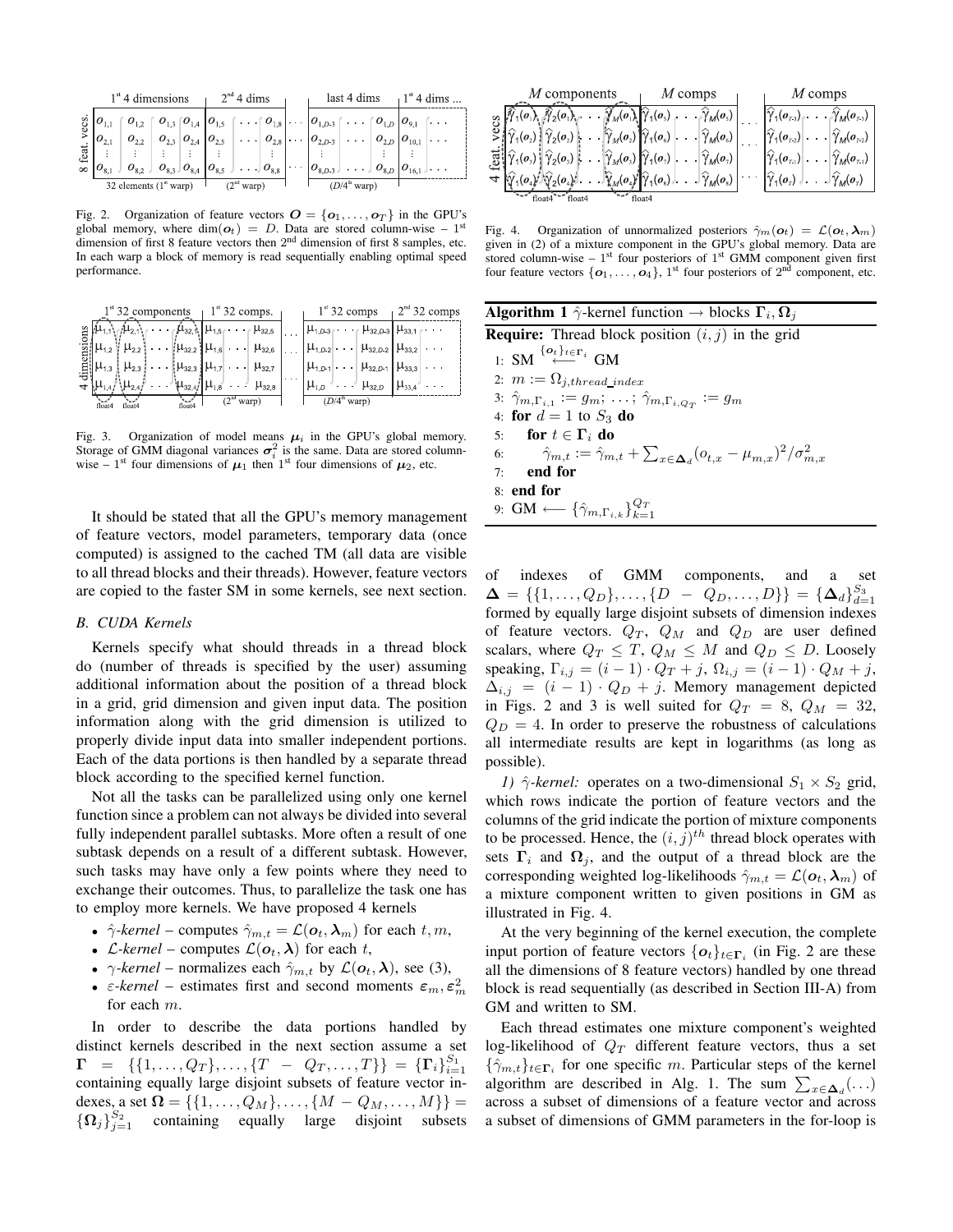caused by the fact that the model parameters are read from TM as *float4*, thus  $\Delta_d = \{(d-1) \cdot 4 + j\}_{j=1}^4$  consists of 4 indexes of 4 dimensions (see Fig. 3). The relationship between the storage of model parameters and feature vectors should be now clearer – mainly the reason why the vectors are divided to dimension blocks of 4. Also note that rather than using the for-loop through indexes in  $\Gamma_i = \{\Gamma_{i,1}, \ldots, \Gamma_{i,Q_T}\}\$  we unroll the loop in order to boost the performance.

*2)* L*-kernel:* is a sum kernel, it computes the overall loglikelihood of each feature vector given a GMM. Hence, the input to the kernel is the output of the  $\hat{\gamma}$ -kernel. The output of *L*-kernel is a set  $\{\mathcal{L}(\boldsymbol{o}_t, \boldsymbol{\lambda})\}_{t=1}^T$  written to the GM as described in Section III-A. Several efficient algorithms for a parallel sum have already been proposed, we use the implementation described in [12].

*3)*  $\gamma$ *-kernel:* performs the normalization of each  $\hat{\gamma}_{m,t}$  with  $\mathcal{L}(\boldsymbol{o}_t, \boldsymbol{\lambda})$  and produces true posteriors of GMM components, thus  $\gamma_m(\boldsymbol{o}_t) = \exp(\hat{\gamma}_{m,t} - \mathcal{L}(\boldsymbol{o}_t, \boldsymbol{\lambda}))$ . These are written to the same positions as their unnormalized counterparts. One thread block processes  $Q_T$  feature vectors from a set  $\Gamma_i$  and all the mixture components, and outputs  $\{\gamma_m(\boldsymbol{o}_t)\}_{t \in \Gamma_i, m \in \Omega}$ .

*4)*  $\varepsilon$ -kernel: operates on a two-dimensional  $S_2 \times S_3$  grid, which rows indicate the portion of GMM components and the columns of the grid indicate the portion of feature dimensions to be processed. Hence, the  $(i, j)^{th}$  thread block operates with sets  $\Omega_i$  and  $\Delta_j$ , and the output of a thread block are the dimension blocks of first and second (diagonal) moments (5) of features aligned to a given mixture component along with the soft counts (4). The output is written to GM on positions described in Section III-A. Thus, each thread block processes the whole set of feature vectors, however only values for a specific subset of dimensions of first and second moments are estimated. The  $\varepsilon$ -kernel operates with all the data – feature vectors, model parameters and temporary data obtained as the output of the  $\gamma$ -kernel. The kernel algorithm is described in Alg. 2. Note that  $\{o_{t,d}\}_{t \in \Gamma_q, d \in \Delta_j}$  is one block depicted in Fig. 2 containing 8 feature vectors  $(Q_T = 8)$  and their 4 dimensions  $(Q_D = 4)$ , thus 32 elements in common. Again, to boost the performance instead of using the most inner forloops through indexes in  $\Gamma_q$ ,  $\Delta_i$  we unroll the loops. Also note that posteriors  $\gamma_m(o_t)$  are read from TM as *float4* data types.

Such set up is efficient mainly in cases when the number of mixture components or dimension of feature vectors is high, otherwise only a few thread blocks have to be executed what decreases the speed performance. In these cases the input portion of feature vectors is divided into  $Q_N$  blocks and each thread block accumulates statistics for one of these blocks. Hence, now the  $\varepsilon$ -kernel processes  $T/Q_N$  feature vectors, Q*<sup>M</sup>* mixture components and Q*<sup>D</sup>* dimensions. After all the statistics for disjoint feature sets have been accumulated an additional kernel is utilized in order to sum up the resulting Q*<sup>N</sup>* distinct statistics.

The estimation of full second moments is out of the scope of this paper. The memory management stays the same, the  $\varepsilon$ kernel has to be slightly altered, where an additional problem

# **Algorithm 2**  $\varepsilon$ -kernel function  $\rightarrow$  blocks  $\Omega_i$ ,  $\Delta$ *j*

```
Require: Thread block position (i, j) in the grid
  1: m := \Omega_{i, thread\_index}2: c_m := 03: \varepsilon_{m,\Delta_{j,1}} := 0; \ldots; \varepsilon_{m,\Delta_{j,Q_D}} := 0\epsilon^{2}_{m,\Delta_{j,1}} := 0; \ldots; \epsilon^{2}_{m,\Delta_{j,Q_D}} := 05: for q = 1 to S_1 do
  6: SM \overset{\{o_{t,d}\}_{t \in \Gamma_q, d \in \Delta_j}}{\longleftarrow} GM
  7: for all t \in \Gamma_q do
  8: c_m := c_m + \gamma_m(\boldsymbol{o}_t)9: for all d \in \Delta_j do
 10: \varepsilon_{m,d} := \varepsilon_{m,d} + \gamma_m(\boldsymbol{o}_t) \cdot o_{t,d}11: \varepsilon_{m,d}^2 := \varepsilon_{m,d}^2 + \gamma_m(\boldsymbol{o}_t) \cdot o_{t,d}^212:13: end for
14: end for
 15: GM \longleftarrow {\{\varepsilon_{m,\Delta_{j,k}}, \varepsilon_{m,\Delta_{j,k}}^2\}}_{k=1}^{Q_D}16: GM ←− cm
```
of distinct dimension blocks that have to be available at once has to be solved.

## IV. ESTIMATION UTILIZING SSE

We have tried to speed-up also the estimation on CPU utilizing Streaming SIMD Extensions (SSE), where SIMD stands for Single Instruction, Multiple Data. The power of SSE is that it can perform several instructions (addition, subtraction, multiplication, etc.) at once using 128-bit registers. Thus, assuming 32-bit single-precision floating point (SPFP) numbers one can perform 4 operations at a time.

We have incorporated the SSE instructions into the estimation of  $\mathcal{L}(\boldsymbol{o}_t, \boldsymbol{\lambda}_m)$  given in (2), which is the most frequent, thus most time consuming. More precisely, SSE is used when computing the exponential part of the normal distribution  $\sum_{d=1}^{D}$   $(\omega_d - \mu_d)^2 / \sigma_d^2$ . Using SSE and SPFP such sum can be added up in  $D/4$  steps. In situations where D is not a multiple of 4 one has to correctly align the memory (pad ends with zeros) where GMM parameters (means and variances) and feature vectors are stored. Additional less significant speed bursts may be acquired extending the SSE instructions into the accumulation process of moments given in (5).

## V. EXPERIMENTS

Experiments were performed on a single EM iteration. Data were taken from NIST SRE 2008 [10], only training data were used for adaptation. More precisely, it was the short2 training condition and only male telephone speech of approximately five minutes total duration was used (non-speech events were discarded during feature extraction). In common 648 speakers were involved, approximately 54 hours of speech were used. In summary, the training data consisted of 3,125,506 (3125.6k) feature vectors of dimension 40.

In our implementation we used only floating point arithmetic. The user defined constants used in Section III-B were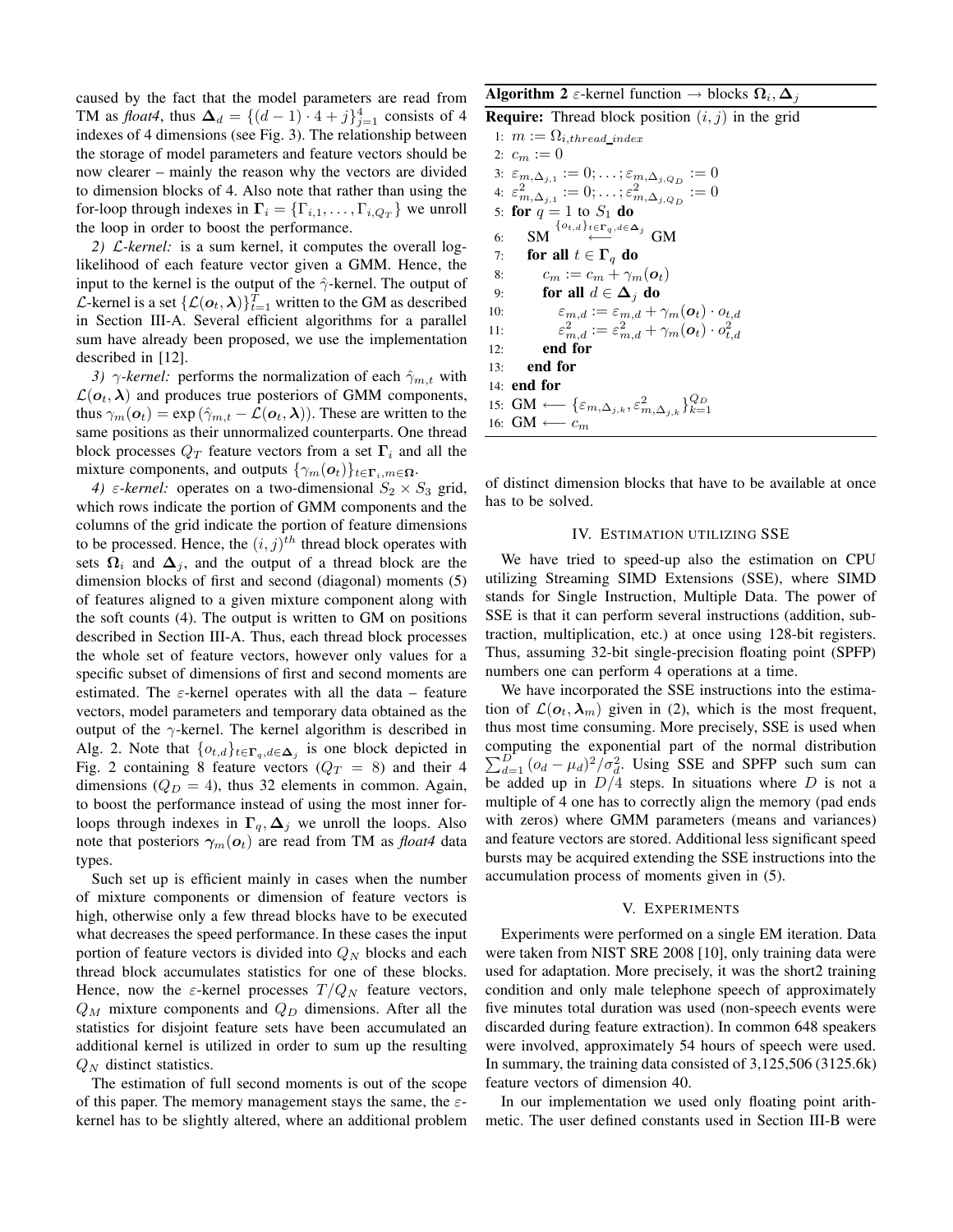set to  $Q_T = 8$ ,  $Q_M = 32$ ,  $Q_D = 4$  (such settings correspond with Figs 2-4), and  $Q_N = 8$ . The number of threads in each thread block was set to 32.

CPU and SSE implementations were tested on 2.39 GHz Intel 4 GB RAM PC, the GPU implementation was tested on low-end NVIDIA GeForce GTX 280 video card and the algorithms were developed in CUDA toolkit 3.1. All the GPU time consumptions were computed as the sum of times of all the executed kernels.

## *A. Analysis of the implementation performance*

Comparison of time consumptions of the proposed implementation can be found in Tab. I. Only the time needed to accumulate statistics was measured, and just one thread was used in all CPU implementations. Results are given in seconds, the data set consists of 3125.6k feature vectors of dimension 40. GPU is approximately 150 times faster than the CPU-SSE implementation and more than 400 times faster than the naive CPU implementation. The relative GPU execution times of particular kernels can be found in Fig. 5.

The comparison of GPU and CPU version strongly depends on the implementation of the CPU version. In order to express only the performance of the GPU implementation one can evaluate the number of floating point operations per second (GFLOPS). Counts of operations executed in each kernel are

- $\hat{\gamma}$ -kernel  $4 \times D \times T \times M$  operations,
- $\mathcal{L}$ -kernel  $T \times M$  of logarithmic addition functions (which we rated as 13 operations), thus  $T \times M \times 13$ operations,
- $\gamma$ -kernel  $T \times M$  of 5 simple operations + one exponential operation (equal to 4 simple operations), thus  $T \times M \times 9$
- $\varepsilon$ -kernel  $4 \times D \times T \times M + T \times M$  operations.

We distinguish simple operations as addition, subtraction, and multiplication from operations as logarithms and exponentials, which are on GPUs calculated using special function unit that have four times lower throughput. Therefore we rate logarithms and exponentials as 4 simple operations. Hence, when number of mixture components  $M$ , number of feature vectors  $T$ , and dimension of feature vectors  $D$  are known, the overall number of operations of the estimation can be computed. In our case this is the sum of operations of all 4 kernels. Tab. II contains the number of operations per second (giga FLOPS = GFLOPS), which are computed as the number of operations needed to estimate GMM statistics for various number of components divided by the estimation times from Tab. I. GFLOPS increase from 163.4 to 242.1 because larger models utilize GPU cores better, and the overhead of kernel executions is relatively lower in cases of larger models. The theoretical peak of the GTX 280 GPU is 933 GFLOPS (according to specifications of the manufacturer), which is in comparison to the performance on real tasks significantly overstated. In a benchmark task performed in [13], where a well optimized task of multiplication of two large matrices on GTX 280 GPU is carried out, the achieved performance varies between 190 – 375 GFLOPS in dependence on matrix



Fig. 5. Relative GPU execution times for all of the kernels described in Section III-B.

| #Comps     | 32   | 64   | 128  | 256  | 512  | 1024 | 2048 |
|------------|------|------|------|------|------|------|------|
| <b>CPU</b> | 78   | 150  | 287  | 559  | 1094 | 2174 | 4289 |
| <b>SSE</b> | 32   | 54   | 95   | 171  | 325  | 619  | 1199 |
| GPH        | 0.21 | 0.32 | 0.63 | 1.18 | 2.34 | 4.57 | 9.07 |

TABLE II PERFORMANCE OF THE ALGORITHM RUNNING ON NVIDIA GEFORCE GTX 280 IN GFLOPS WHEN PROCESSING 3125.6K FEATURE VECTORS OF DIMENSION 40 FOR VARIOUS NUMBER OF GMM COMPONENTS.

| #Comps | 64 | 128 | 256 | 512                                 | 1024 | 2048  |
|--------|----|-----|-----|-------------------------------------|------|-------|
| GFLOPS |    |     |     | 163.4 214.4 217.8 232.6 234.6 240.2 |      | 242.1 |

sizes. Hence, GFLOPS of our implementation are in the range of such a well optimized task. Nevertheless, matrix-matrix multiplications consist only of fused multiplication/addition instructions, which are evaluated in a single GPU clock (doubles the GFLOPS performance). However, our task consists also from other instructions, which are not as efficient.

#### *B. Comparison with previous works*

We have tried to compare the time consumptions also with other implementations. We have tested several freely available implementations, but all of them failed (lack of numerical stability) on our large dataset of high dimensional real data. We have found two remarkable recent publications interested in the GPU implementation of the EM algorithm focusing on GMMs with diagonal covariances, namely a publication by Kumar et al. [14] and a master thesis from Andrew Pangborn [6].

Experiments performed by Kumar et al. used NVIDIA Quadro FX 5800, which is almost identical to the NVIDIA TESLA C1060 on which the experiments of Andrew Pangborn were performed, and to NVIDIA GeForce GTX 280 on which our experiments were performed. Time consumptions of both implementations were taken from Tab. 5.8 from [6]. In order to compare the implementations to ours we set up same conditions as in [14] and [6]. Hence, we reduced the dimension of our data to 32 and took only 153.6k and 230.4k feature vectors. Tab. III is the extended table containing also our results denoted as UWB and the CPU reference computed